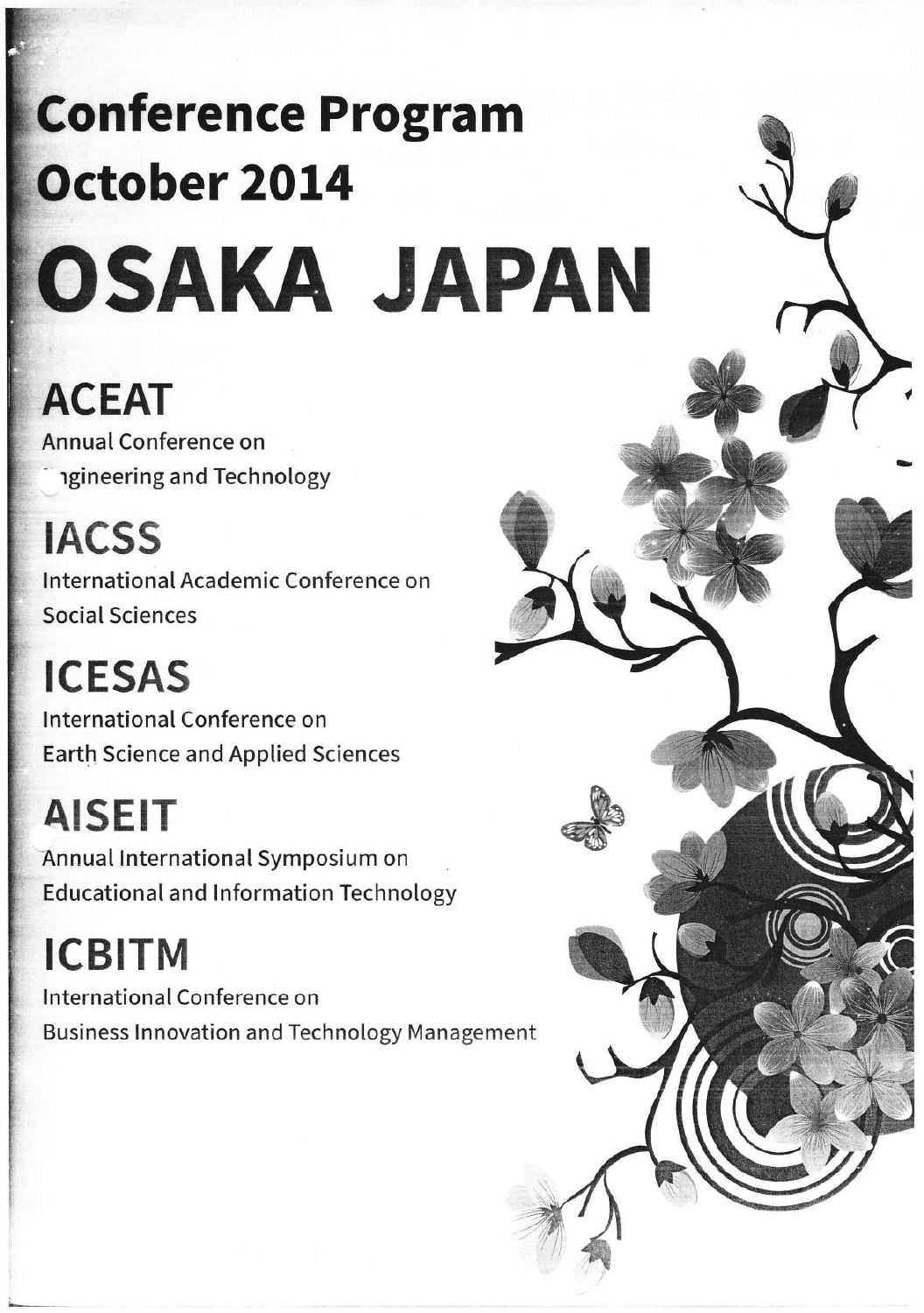# **International Committee Board**

A.P. Sathiyagnanam Fan Su-Ling Nastaein Binti Qamaruz Zaman S.Arungalai Vendan Engr. Amimul AHSAN Mu-Song Chen Wenlong Cheng

Annamalai University **Tamkang University** Universiti Sains Malaysia Veltech Technical University University Putra Malaysia(UPM) Da-Yeh University Monash University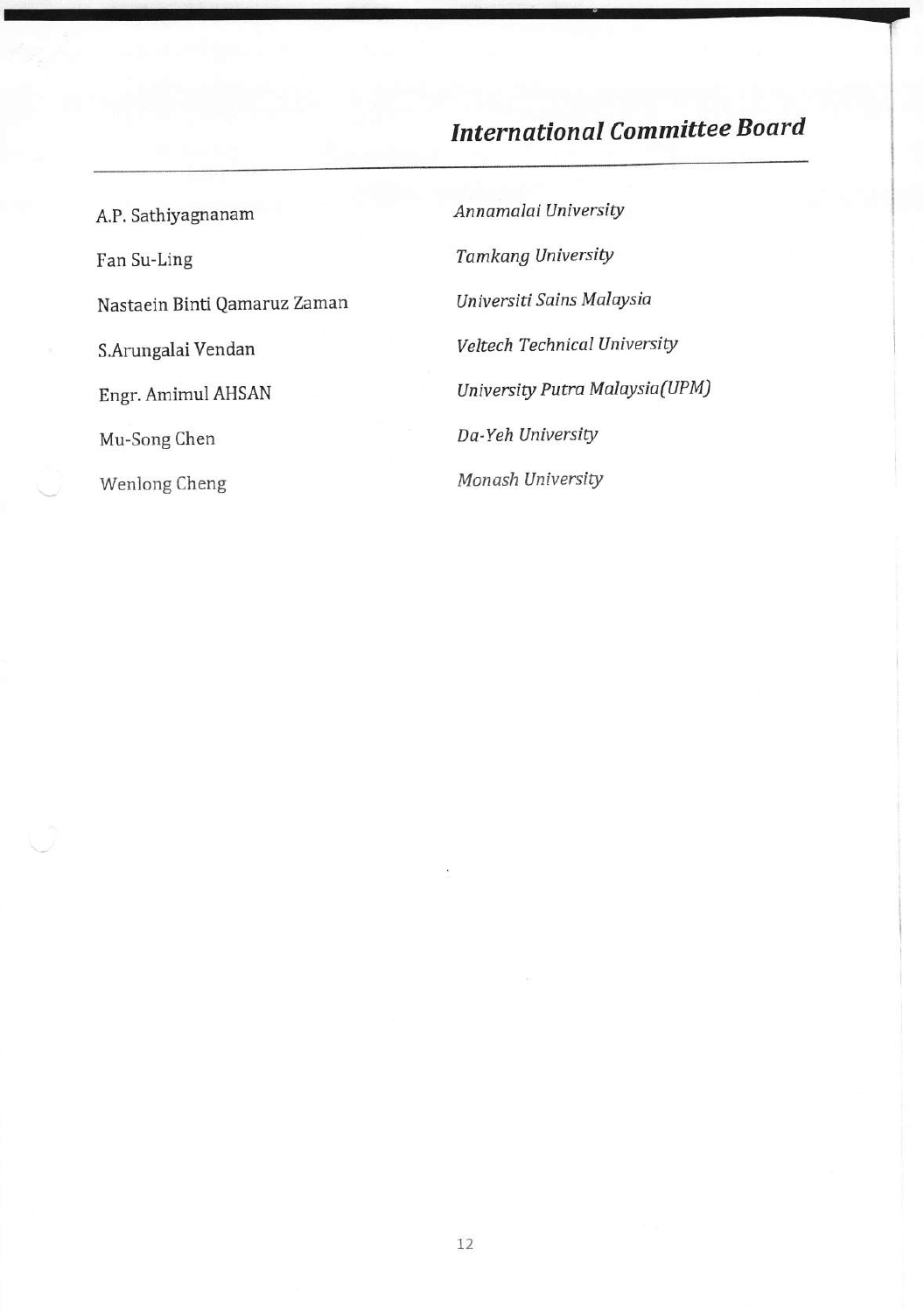# **Special Thanks to Session Chairs**

Rosila Bee Mohd Hussain Wei-Kang Wang Suyoto Michelle Kawamura Cheng-Yuan Hung Stacey Ann Jocoy Rossilah Jamil Parkpoom Sriromreun Kulchalee Puangpejara Mohd Nizam Omar W. Widiyastuti Yu-Yu Wang Tracy Collins Yee-chung Jin Angel Hsi-I Chen Zaininah Mohd Zain Noelynna T. Ramos David Ng Kuo-Feng Chiu Nabeel Al-Rawahi Jeong Ryu Ari Legowo Hyoung Jin Choi

University of Malaya Yuan Ze University University of Atma Jaya Yogyakarta Ritsumeikan University Metal Industries Research & Development Center Texas Tech University Universiti Teknologi Malaysia Srinakharinwirot University Thepsatri Rajabhat University Universiti Utara Malaysia Institut Teknologi Sepuluh Nopember National Chi Nan University New College of Florida University of Regina National Chiayi University Ministry of Health Malaysia University of the Philippines Nanyang Technological University Feng Chia University Sultan Qaboos University Yonsei University International Islamic University Malaysia Inha University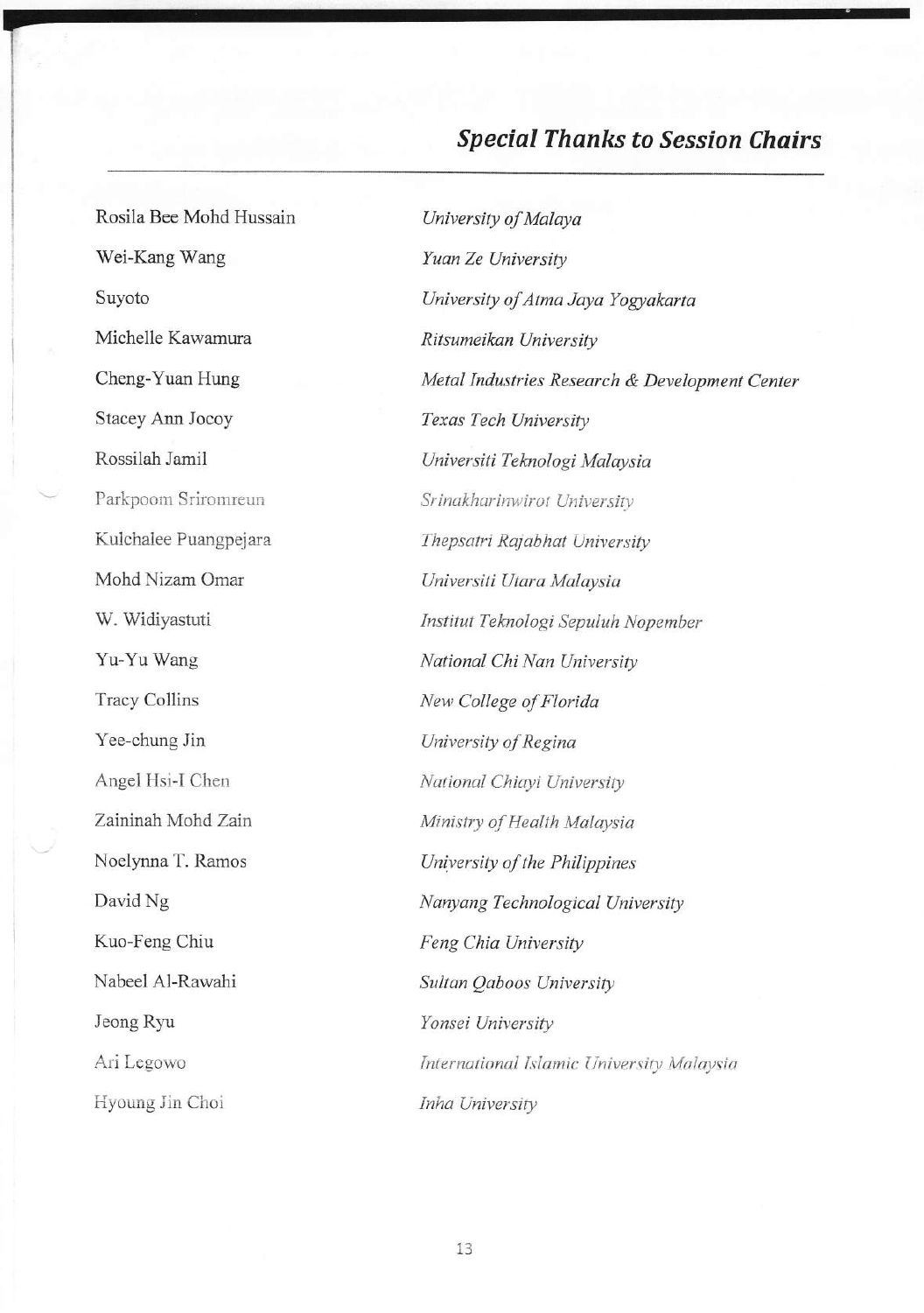# **Computer Engineering and Technology**

#### Room C

#### 2014/10/16 Thursday 08:45-10:15

Session Chair: Prof. Suyoto

#### ACEAT-106

# **Fast Inverse Texture Synthesis with Wavelet Packets**

Hsi-Chin Hsin | National United University Chin-Wei Su | National United University Tze-Yun Sung | Chung-Hua University

#### ACEAT-128

#### The Ontology of Research

Transmissia Semiawan | Bandung State Polytechnic Inggriani Liem | Bandung Institute of Technology Ade Chandra Nugraha | Bandung State Polytechnic Suprihanto | Bandung State Polytechnic

#### ACEAT-130

### Web Site Optimization of Performance and Security Issues by Using the PHP **CodeIgniter and Model-View-Controller Patterns**

Tzu-Chiang Chiang | Tunghai University Han-Lin Pai | Tunghai University James Jiunn-Yin Leu | National Penghu University of Science and Technology Shan-Yang Wang | Far East University

#### $ACEAT-133$

# Kendari Gold Ring Design Using 3D Fractal Suyoto | University of Atma Jaya Yogyakarta Mariska Marlia Dwi P | University of Atma Jaya Yogyakarta Argo Wibowo | University of Atma Jaya Yogyakarta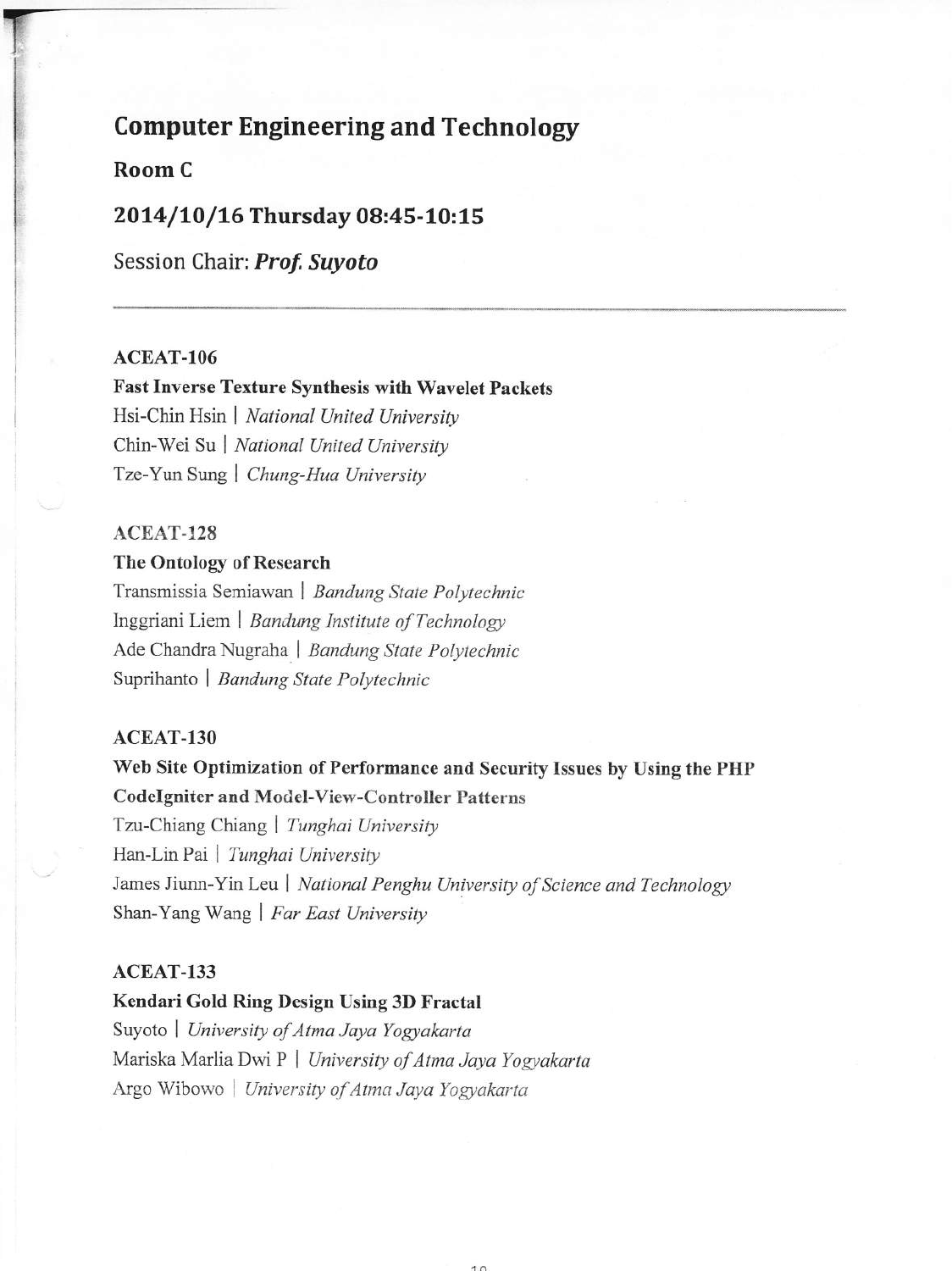#### ACEAT-138

Thai Amulet Recognition Based-on Texture Feature Analysis Thanachai Sauthananusuk | Thammasat University Chalie Charoenlarpnopparut | Thammasat University Toshiaki Kondo | Thammasat University Pished Bunnun | National Science and Technology Development Agency Kaneko Hirohiko | Tokyo Institute of Technology

#### ACEAT-192

Analysis of Tourism Directory Using Google Maps API and Multimedia (Case Study: Yogyakarta, Indonesia)

Thomas Suselo | Atma Jaya Yogyakarta University Patricia Ardanari | Atma Jaya Yogyakarta University Yudi Dwiandiyanta | Atma Jaya Yogyakarta University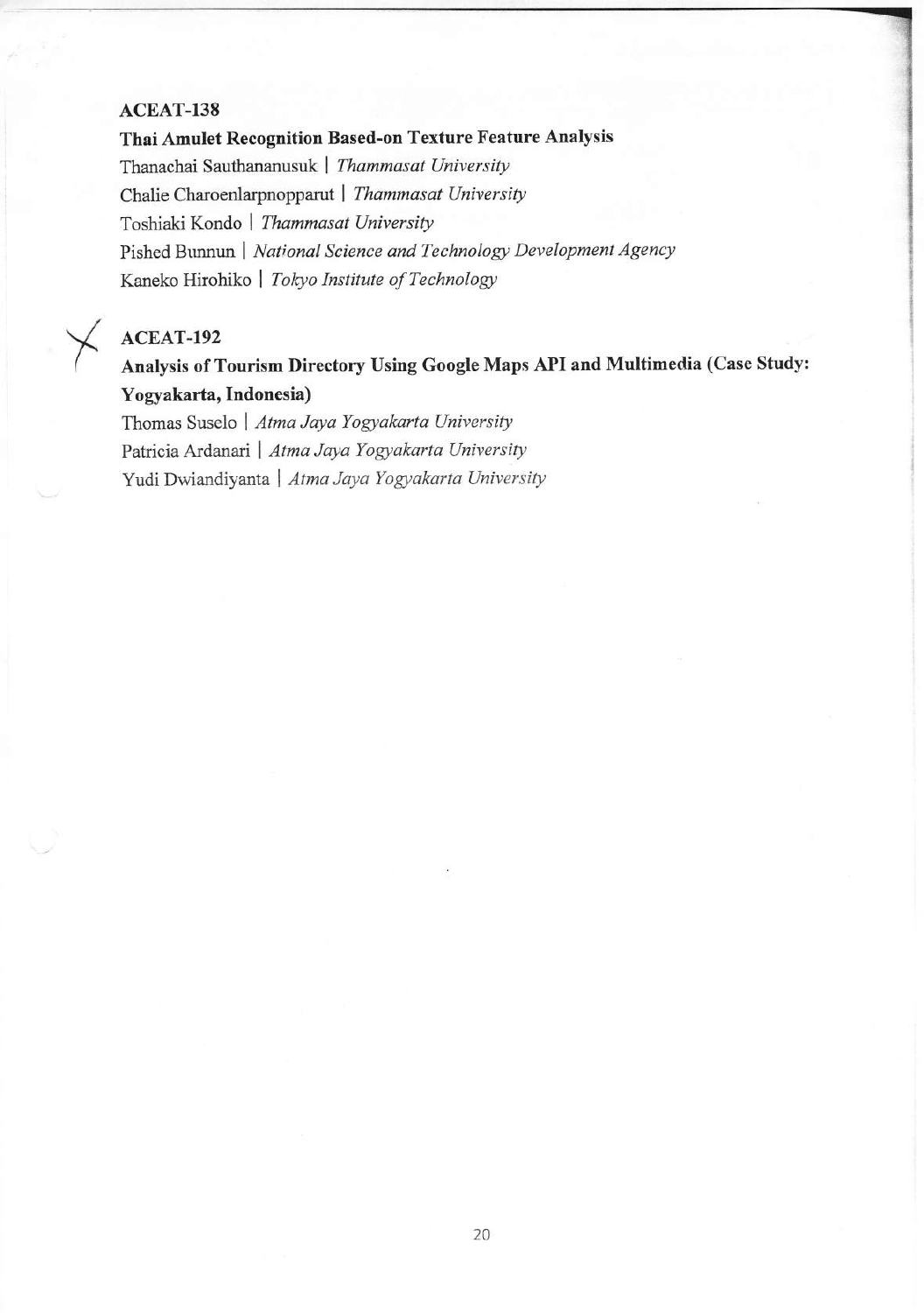## **Analysis of Tourism Directory Using Google Maps API and Multimedia (Case Study : Yogyakarta, Indonesia)**

Thomas Suselo<sup>a\*</sup>, Patricia Ardanari<sup>b</sup> and Yudi Dwiandiyanta<sup>c</sup> a,b,cDepartment of Informatic Engineering,Atma Jaya Yogyakarta University, Indonesia \*Corresponding Author: thomas@staff.uajy.ac.id

#### **ABSTRACT**

Indonesian citizens, especially the youth has a very strategic role in any case, including the development of tourism. Their involvement is essential to achieve sustainable tourism development. This becomes more relevant when it is associated with a variety of efforts to accelerate tourism activities in order to support the development process in various regions in Indonesia.

Targets to be achieved is to help the tourism sector to attract more travelers to the use of one technology, which is a potential tourism business directory. Tourism directory if implemented would simplify and optimize the tourism destinations by providing information that is more complete and richer as well as relevant to potential tourists. Tourism directory will be equipped with the power of geocoding, so every tourist destination location can be easily reviewed on the map. The map will be constructed by using the function of the web-based Google Maps API.

The method used to achieve the purpose of the first phase are: observation; interviews; modeling and classifying tourism directory. The second stage is the design specifications, descriptions, and some prototype tourism directory. The third stage is the installation and testing of a prototype directory of tourism; socialization; and application of tourism directory on the web server.

**Keyword**: tourism, directory, web-based, Google Maps API, multimedia.

#### **1. Introduction**

In the Special Region of Yogyakarta, Indonesia, there are many places / locations of potential tourism scattered in all directions, but felt that not all corners become tourist destinations. Information that is uneven, and not undescribed clearly to prospective tourists can be one of the factors delaying a tourist to get to the venue. In terms of tourist spots in Yogyakarta actually has a huge potential to become a tourist magnet both from domestic and from abroad. Interactions that appear in the tourist arrivals to the surrounding may be driving the economy and the progress of Yogyakarta, especially related to the increase of Micro, Small and Medium Enterprises (SMEs). Review of aspects of people's income and employment, the SMEs sector is an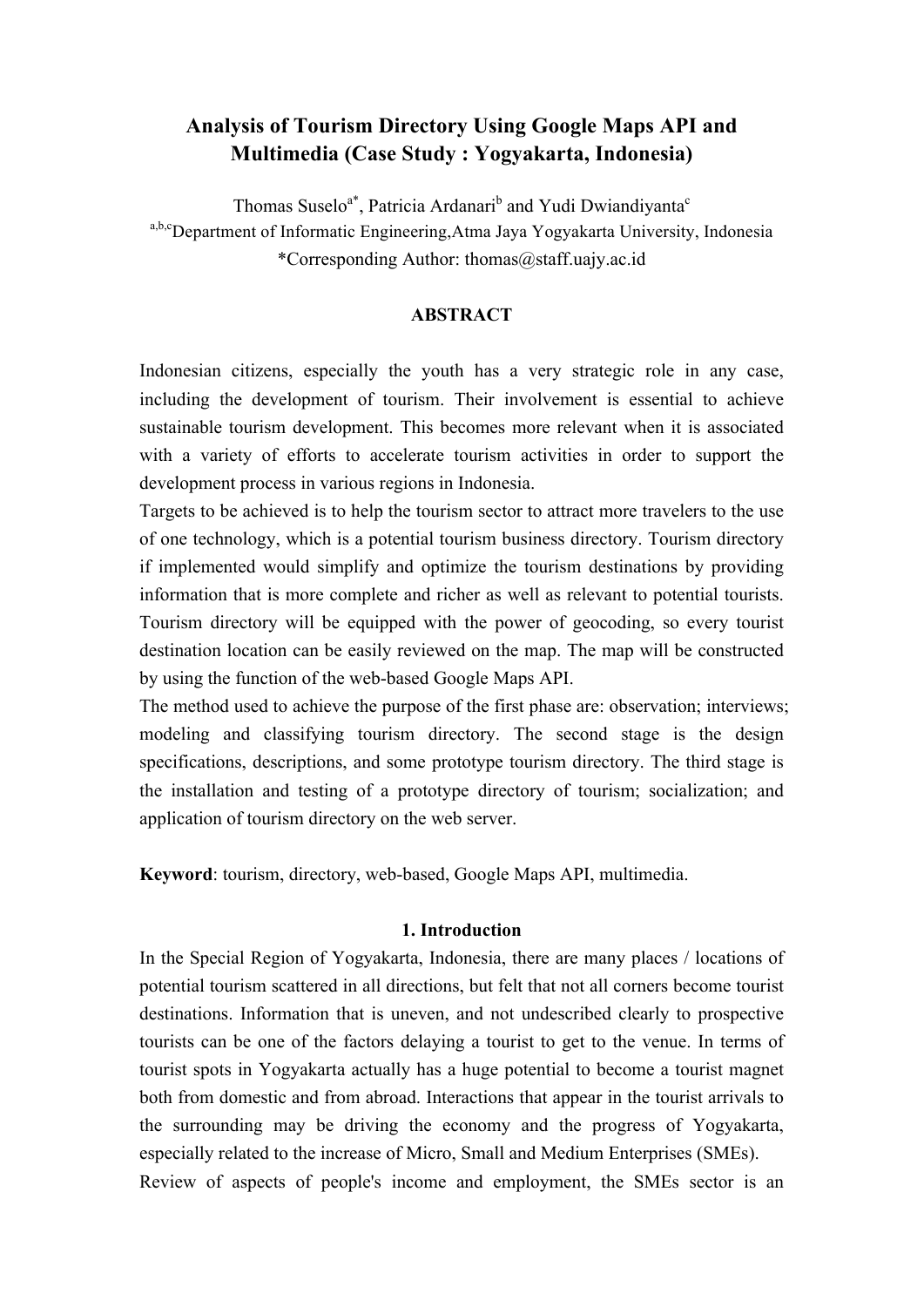excellent economic sectors. In addition, the SMEs sector is a catalyst for local economic growth and community participation to micro or family level, so that the SME sector has a strategic role <sup>[10]</sup>.

This research will adopt a business directory that will be mapped and used in the potential of tourism directory, that will be able to support the government's efforts in promoting tourism and encourage economic growth and increased growing well so as to create social welfare and cultural progress.

#### **1.1 Research Purpose**

This research aims to build a design and an web-based application prototype of tourism directory using the Google Maps API and multimedia. The development potential of tourism directory is done in two stages:

- 1. The design of a prototype application potential of web-based tourism directory using the Google Maps API and multimedia. Include creating specifications, descriptions, and prototype software and / or hardware. The resulting software form on-line (web based) multimedia-based.
- 2. Implementation.

From the resulting prototype, performed the installation and testing of a prototype process to accommodate the data in the form of a directory and map of tourism in the province; socialization (through forums workshops, seminars and counseling); as well as the application of a potential tourism directory in Yogyakarta.

#### **1.2 Research Urgency**

In order to improve and grow the economy of tourism SMEs in the province needed a comprehensive strategy and serious attention from various parties, particularly universities and government.

The tourism sector acts as a support for the development of other sectors and tourism is a phenomenon that will always affect the livelihood of the people living in the vicinity of tourism. By utilizing information technology targeted tourism information becomes more complete, clear and can reach more travelers and tourist spots exposing other potential, so that the whole tourist destinations can be explored with more leverage.

One such way is done with the use of technology to map inside a web-based directory of tourism. Given the complexity of the problem and the diversity of tourism in the province, the research was conducted in two phases, namely: the design of a prototype web-based applications, and implementations.

Phase analysis of the first year of research has been carried out modeling of tourism, it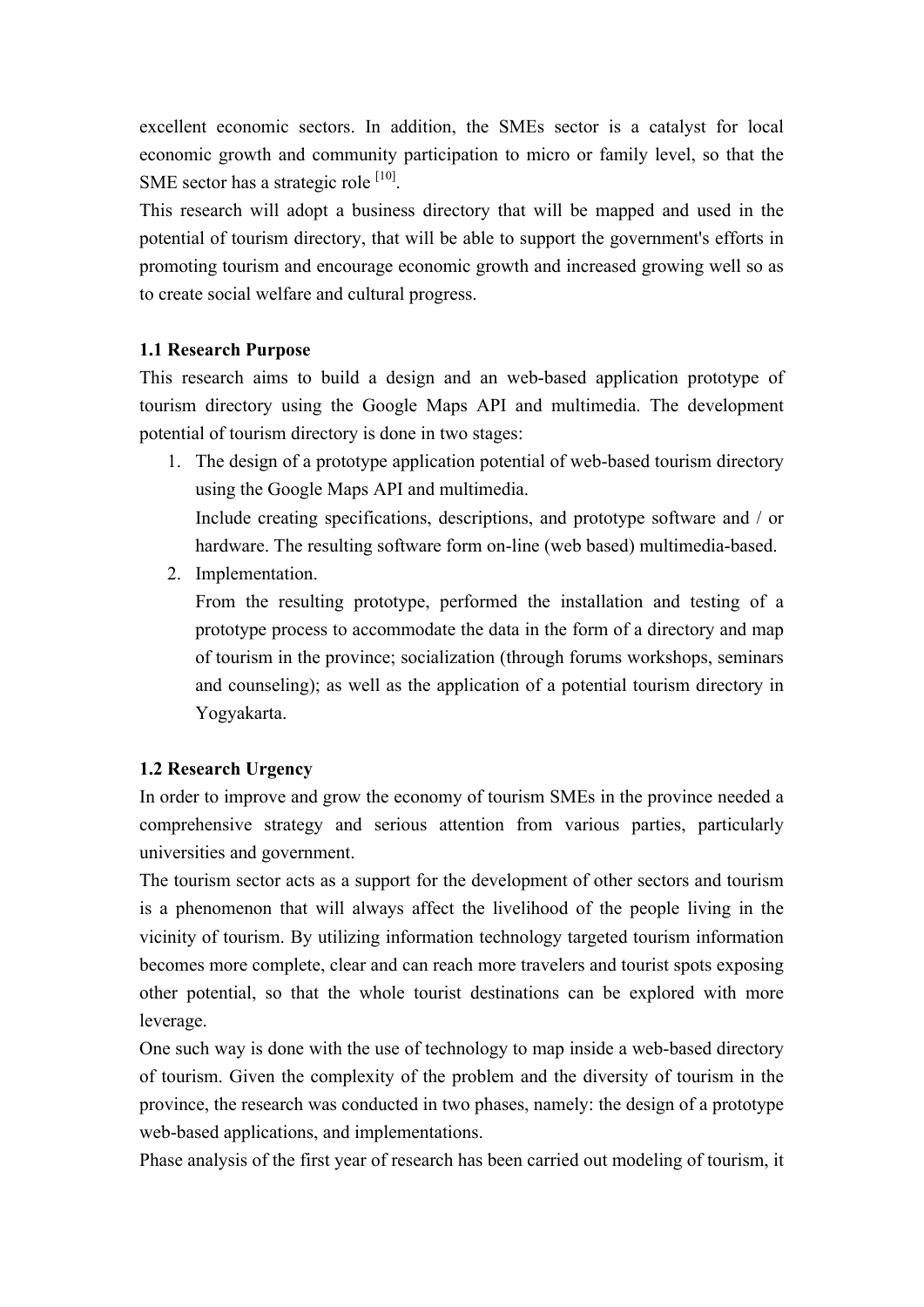is done for photographing tourism profile. From the tourism profile, researchers have mapped the conditions, environment and reality (actual content) to reach the tourist attractions in travelers. So in the end will come some tourism directory corresponding models.

From the resulting tourism directory model, researchers will conduct prototype design stage of tourism directory web-based applications. The process of designing is done in a way to make specifications, descriptions, and prototype software and / or hardware. This stage will produce a prototype directory of tourism potential in the province. With the realization of a prototype web-based applications, researchers need to perform the installation and testing process, which is part of the implementation phase. From this process, the researcher can see the advantages and disadvantages of tourism directory generated in the first stage. Prototype of a model tourism directory can be a supporter of the tourism potential of information dissemination in Yogyakarta.

#### **2. Literature Study**

#### **2.1 Google Maps API**

Google release Google Maps Application Programming Interface (API) to facilitate the development of google maps<sup>[7]</sup>. API is a set of libraries that allow users to access the services provided on the application<sup>[3]</sup>. Google provides APIs in two different programming languages, the JavaScript and ActionScript. Kite mapping applications developed are: MapQuest, Microsoft Bing Maps (Microsoft Visual Earth), OpenLayers / OpenScales, OpenStreetMap, and Yahoo! Maps.

Information system which utilizes the Google Maps API has been widely applied in various fields. Zhang<sup>[11]</sup> conducted a development system for mapping geographic information. Gibin<sup>[6]</sup> make the city of London cartographic applications using the Google Maps API. Google Maps API also been developed for information systems for tourists<sup>[8]</sup>. Google Maps API can be used to perform mapping of sugarcane land<sup>[1]</sup> with the help of a GPS device. In addition, this application can be used to perform storage, processing and delivery of digital spatial data precisely and accurately. Applications developed using the Google Maps API requires a GPS (Global Positioning System).

#### **2.2 Geocoding**

One of the fundamental things related to the geocoding process is the standard used for descriptive mendeksripsikan a location, eg in the form of address. Currently, the scheme is use by several different countries, there are even countries that do not have a mechanism to organize addressing infrastructure. This uncertainty led to a concept and the basic parameters for the geocoding process with flexible addressing scheme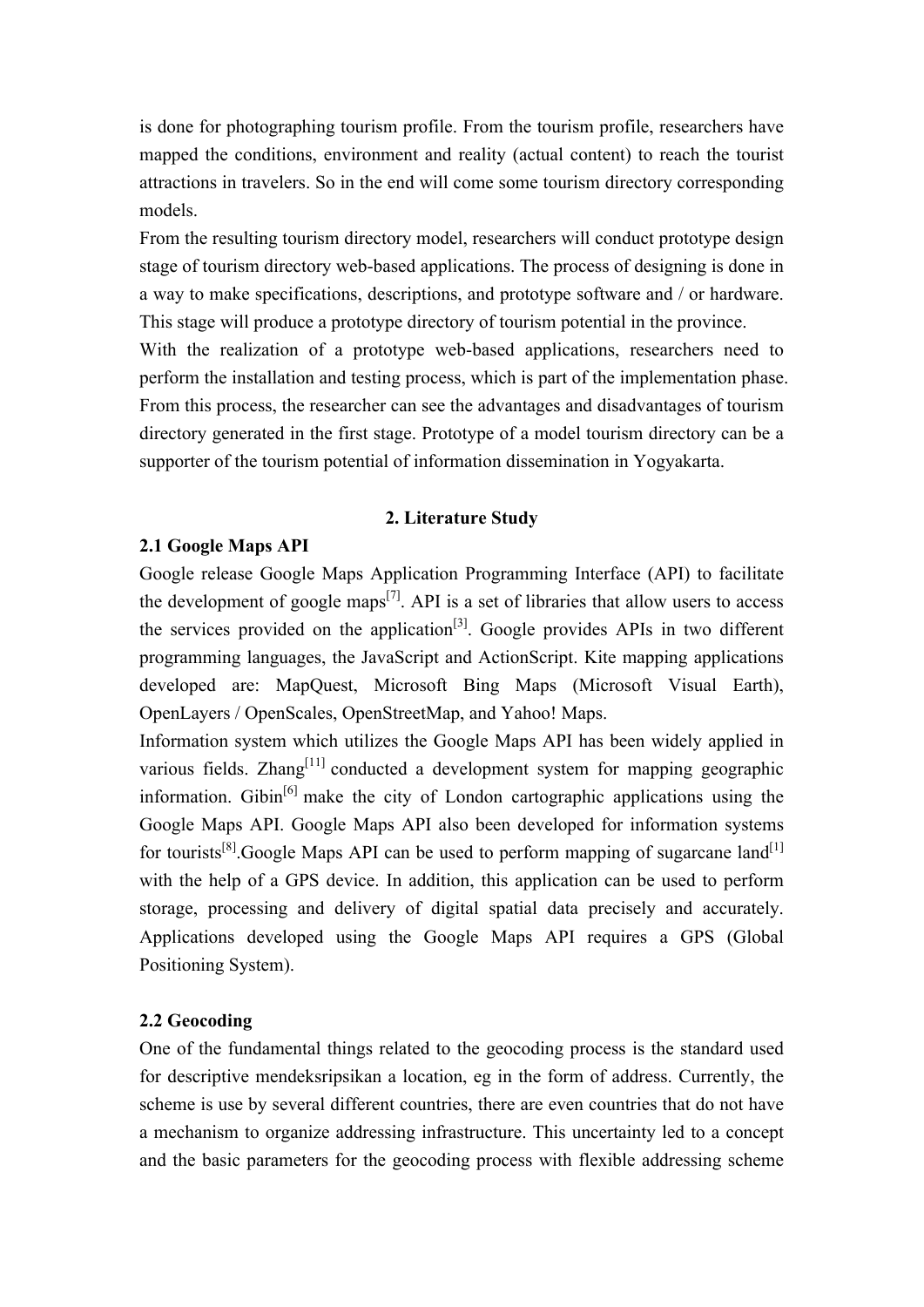#### (Davis, 2003).

Geocoding involves a clear descriptive locations to be mapped to the x and y coordinates (longitude and latitude). Geocoding method consists of three methods, ie based on a street address geocoding, geocoding based on zip code, and geocoding based on a boundary (boundary). Of the three methods, the method based on the street address geocoding is the most accurate<sup>[5]</sup>

#### **2.3 Tourism**

Tourism sector that can not stand alone or are part of the various elements. Tourism is a concept, not a sector-specific activities such as the transport sector with the obvious elements such as vehicles, roads, and so  $on^{[9]}$ Thus, the tourism sector should not be forced to be a key development sectors, but better act as advocates for the construction sector, the other sectors.

It should be understood that tourism is a phenomenon that will always affect the livelihood of the people living in the vicinity of tourism. This is because they have a cultural background (probably) very different, and the use of natural and artificial resources are also used by the locals. Local residents also have interests that must be respected in relation to sustainable tourism development<sup>[2]</sup>:

- 1. Do not become victims of exploitation;
- 2. Guarantee the stability of the structure of social life;
- 3. Warranty does not negatively impact the use of the elements of commercial culture;
- 4. Guarantee of non-occurrence of excessive materialism and individualism;
- 5. The guarantee is loss of access to natural resources;
- 6. Security and comfort

#### **3. Analysis**

#### **3.1 Problem**

This study was conducted to establish a web-based tourism directory to Location Tourism Potential in Special Region of Yogyakarta. The Tourism chosen because there are many classical problems, such as lack of information broadcasted with the use of technology, thus reducing the potential location of tourism and its impact on the surrounding empowerment.

To achieve the objectives of this study the research problem formulated as follows:

- a. How to design Web-based application?
- b. How to integrate tourism directory using the Google Maps API and multimedia?
- c. How to implement the tourism directory?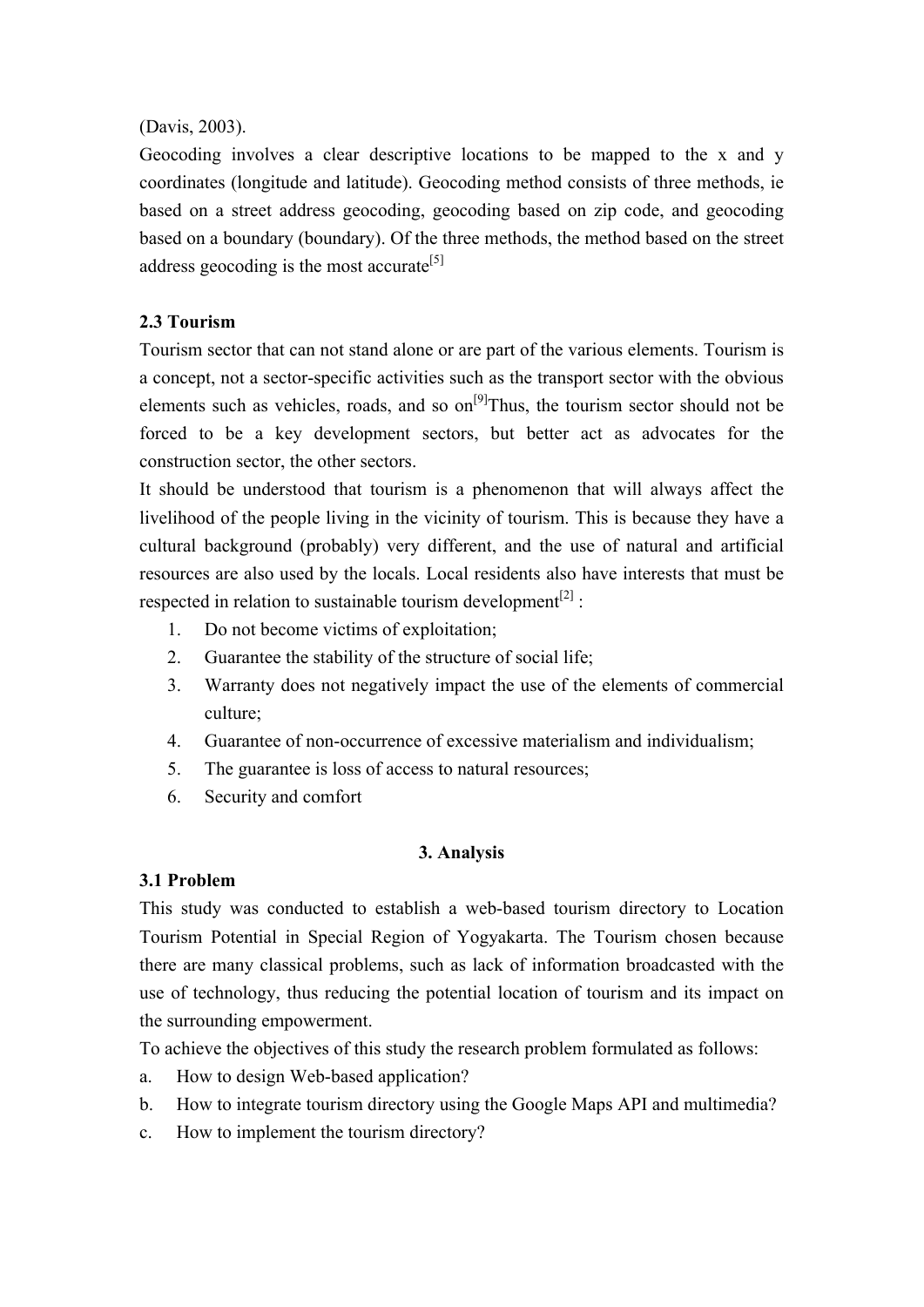#### **3.2 Stage of Research**

This study covers three main aspects: (i) preparation of tourism directory model, (ii) the design and development of tourism potential application directory using the Google Maps API and multimedia, and (iii) implementation of tourism directory using the Google Maps API and multimedia. Thus, this study includes three major stages for the three main aspects.

#### **3.2.1 Analysis modeling potential tourism directory**

The first stage of the modeling has been done for photographing tourism directory profiles and classification of tourism directory. From these profiles, researchers can map the desire and reality (actual content) in interaction with tourists. In the end will come some potential tourism directory model that fits the characteristics of the local area and travelers needs.

| Year | Activity                                                |                                                                  |
|------|---------------------------------------------------------|------------------------------------------------------------------|
|      |                                                         | <b>Analysis and Modeling</b>                                     |
|      | ✓                                                       | Identification of tourism profile                                |
|      | ✓                                                       | Mapping desire and reality (actual content)                      |
|      | $\checkmark$                                            | The development of some models as a basis for designing          |
|      |                                                         | potential tourism directory                                      |
|      | The design of the prototype potential tourism directory |                                                                  |
|      | ✓                                                       | creating software specification and / or hardware                |
|      | $\checkmark$                                            | descripting software and / or hardware                           |
|      | $\checkmark$                                            | prototyping software and / or hardware                           |
|      | ✓                                                       | testing and evaluation of software and / or hardware             |
|      | Implementation                                          |                                                                  |
|      | $\checkmark$                                            | installation and testing of prototype software and / or hardware |
|      |                                                         | in some samples of tourism                                       |
|      | ✓                                                       | socialization (through forums workshop);                         |
|      | ✓                                                       | tourism directory application independently or together          |

#### **Table 1. Research Activity**

#### **3.2.2 Prototype design**

The prototyping includes five phases: analysis, design, development, implementation, and testing. In these phases were considered aspects of travelers, tourist environment, and the use and improvement of the system. Details of the three activities of this research are presented in Table 1.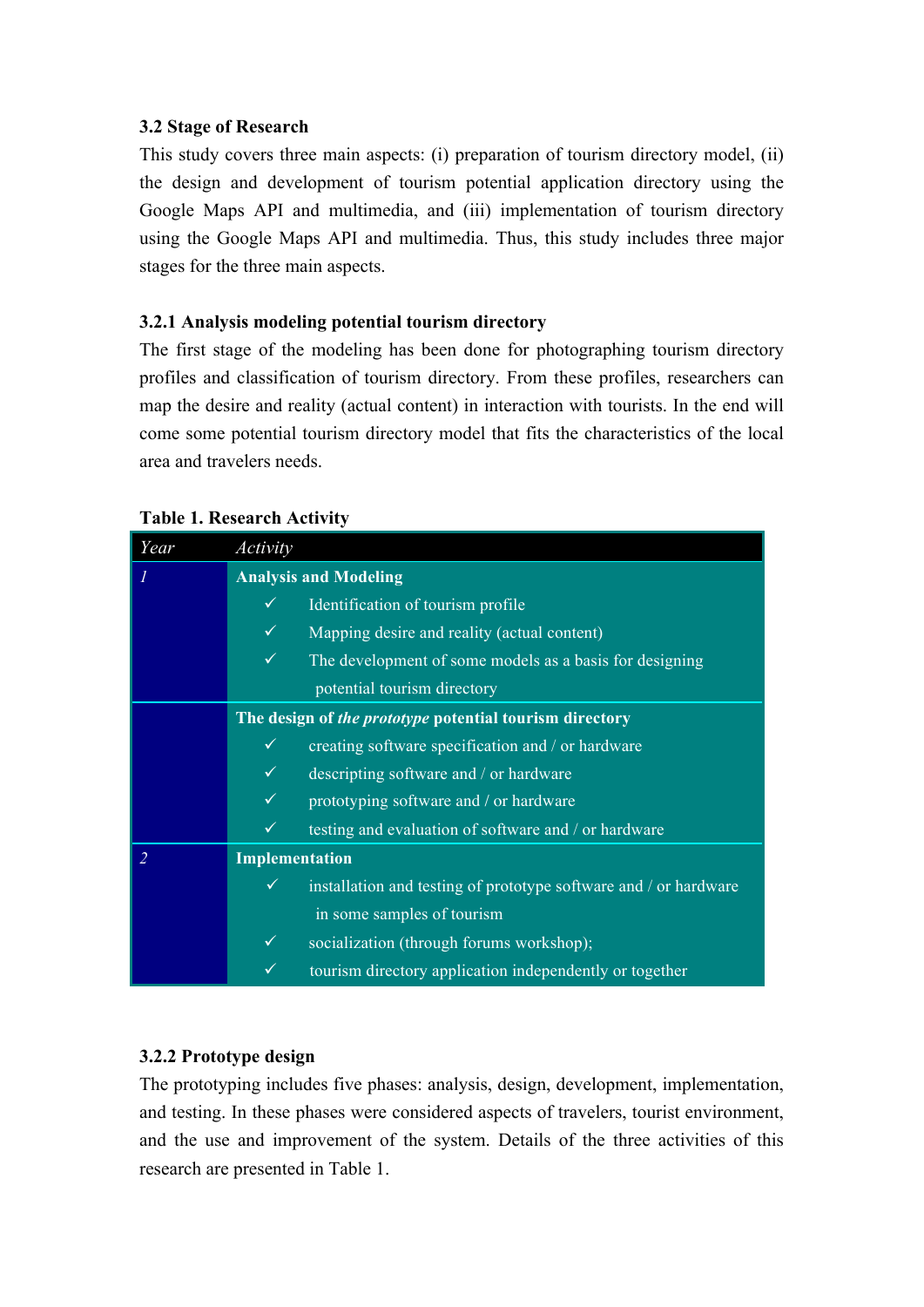#### **3.2.3 Implementation of the web-based application**

From the resulting application, installation and testing process is carried out a few sample applications to tourism; socialization (through forums workshop).

#### **3.3. Fishbone Diagram**

From the research that has been done and that will be done will be accumulated in the form of e-directory Indonesia which consists of several themes directory, so it can synergize all potential resources in Indonesia. The picture visible on *Fishbone Diagram* (Figure 1).





#### **3.4 Architecture Design**

Users will interact with the application through the interface GUI (Graphical User Interface) on mobile devices. This application design (Figure 2) manifold using a client server, where all data is stored on the server and the user application can access data on the server through the application (client side).

All data transportation and tours are stored in a database. To access the data, use an API (Application Programming Interface) that can easily be accessed either on the application or on accessibility of the management of data in applications by users, and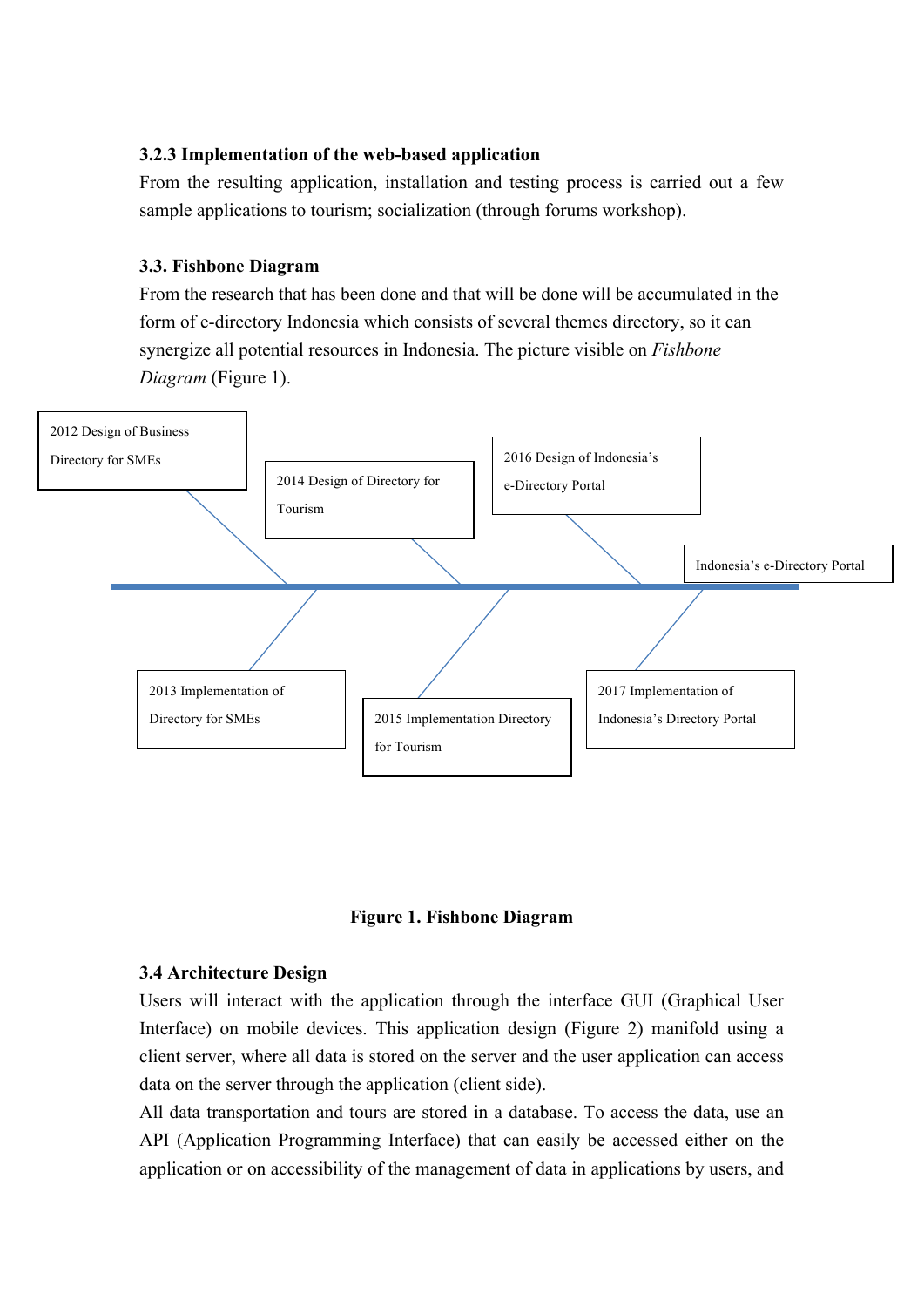of course with certain authentication.



This application uses one of the types of web services, the REST (Representational State Transfer) on the API. The reason is because different types of REST web services with SOAP webservices type or other types of web ervices in terms of

#### **Figure 2. Architecture Design**

#### **3.5 Use Case Diagram**

In the first use case diagram (Figure 3) there are three main actors, namely Admin Transport which manages the data transport, Admin Tourism tourist who manage the data, and the Main Admin web application to manage user data.

Admin Transport has a duty to do manage the transport route, manage range transport, manage outside transport, manage track, manage transport stops, manage transport schedule, and show transport map, as well as of course do the login function to get into the system and change the password. Because the transport of data with different types of data have some similarities, there is inheritance of managing transport functions to manage the transport inside and outside the transport, while managing transport inside another inherited functions to manage the transport route and manage range transport.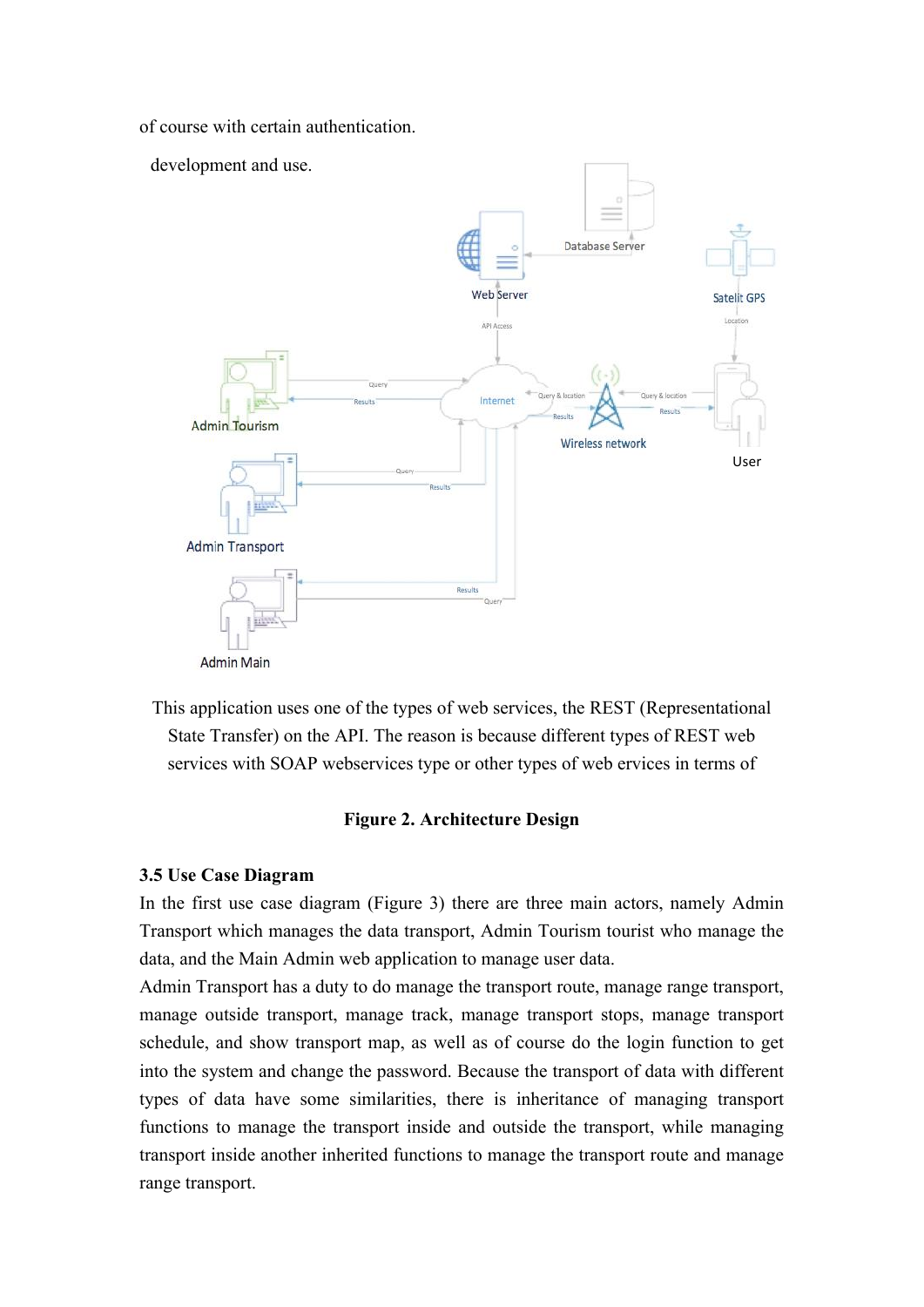Admin Tourism has a duty to do manage tourism spot, manage daily attraction, manage big attraction, manage tourism category, manage ticket, and show tourism map, as well as of course do the login function to get into the system and change the password. Because the attraction of data with a different type of attraction has some similarities to the data then there is the inheritance of the function of managing daily attraction to manage the attraction and manage big attraction.

Admin Main has managed to perform admin tasks, as well as of course do the login function to get into the system and change the password. Of several key functions in web applications, manage functions divided into several functions such as insert, update, delete, show, and search, except the function of tourism manage category that does not have the search function.

In the second use case diagram (Figure 3) are the main actors, namely the User. Users have the right to show the transport route, show the range of transport, transport show out, show tourism spot, show nearby transport and tourism, tourism transport search, show route to stops, show route to tourism spots and show the transport route.



**Figure 3. Use Case Diagram**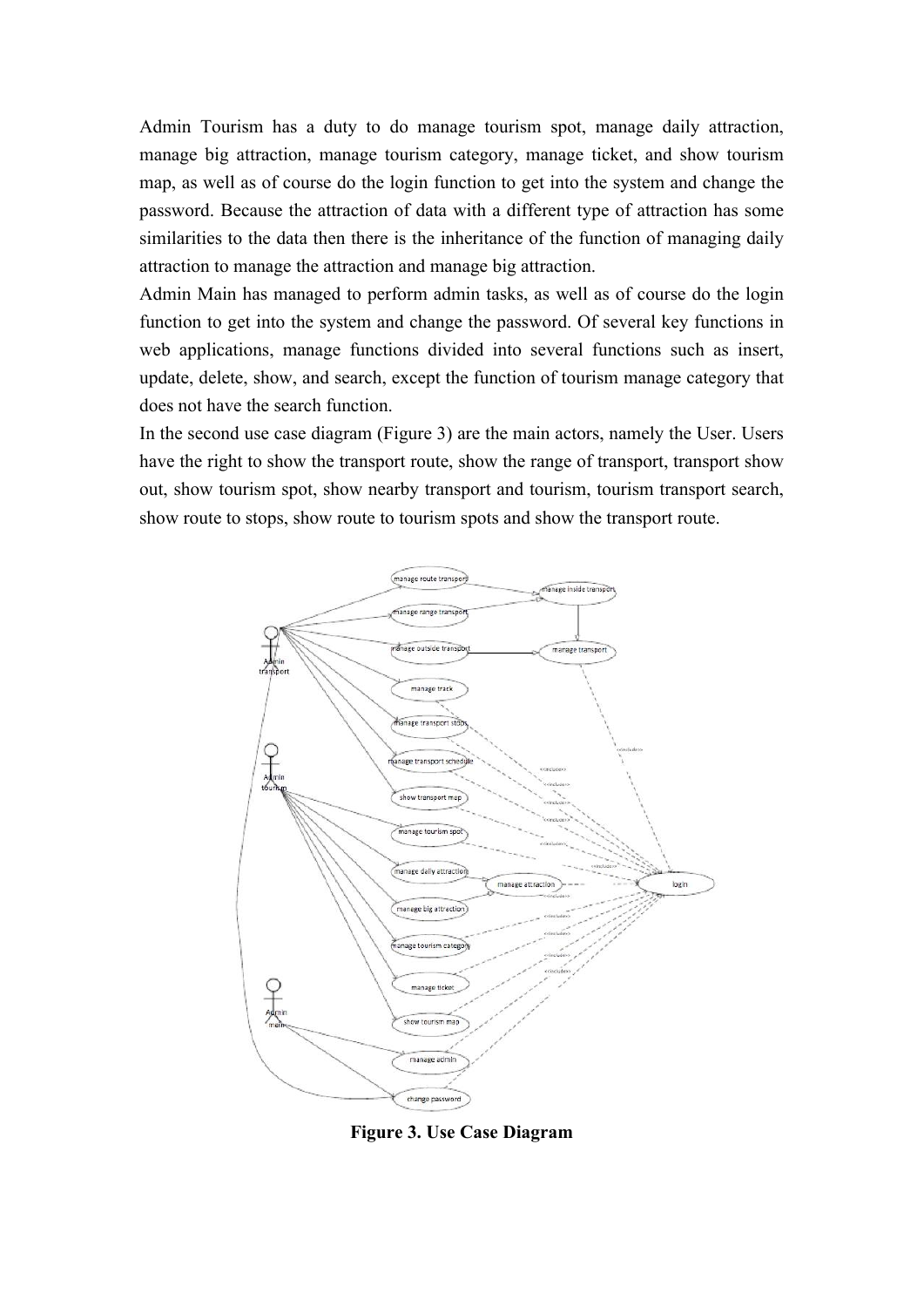The difference in terms of development, REST does not require a specific development tools. To use, REST has a feedback type format JSON (JavaScript Object Notation), so that the data can be easily accessed and used on almost all platforms, especially on the web and android.

The business process started when the user wants to find information about public transportation that can be used to achieve an appropriate choice of the user sights.

When the user specifies tourist destination and the type of public transport vehicles to be searched, then the application will look for a transport stops. Search for transportation such as bus route comparisons made twice the distance because not all of the stops are near a tourist spot, the first distance comparison is done between all the stops with the transportation and tourist locations.

When the comparison conditions are met, then continued on to compare the ratio of the distance between the two stops of transport and the location of the user. Once completed, the data stops of eligible comparison distance is displayed. As with the transportation without route, the comparison is only done one time between the dismissal / office operations with the user's location, because this type of transport can take direction and distance can not be determined.

#### **4. Conclusion**

In the first phase of this study, it could be concluded that it has successfully designed an architecture and design of tourism directory.

This design meets the needs of the tourism and mapping business opportunities around, so expect the results of this design can be implemented in application development.

Entity-relationship diagrams can easily connect the necessary data in the tourism entities and other attributes.

#### **REFERENCES**

- [1] Agastiya, Bayu, Development of a Geographic Information System-based Web Mapping Sugarcane using GPS and Google Maps API, *Informatics Engineering Program Thesis (Unpublished), University of Atma Jaya Yogyakarta*, Indonesia, 2010.
- [2] Beeton., Sue, the Community Development through Tourism, *LandLinks Press*, Australia , 2006.
- [3] Boulos, MNK, Web GIS in practice III: Creating a simple interactive map of England's Strategic Health Authorities using Google Maps API, Google Earth KML, and MSN Virtual Earth Map Control, *International Journal of Health Geographics, 4, 22.* , 2005.